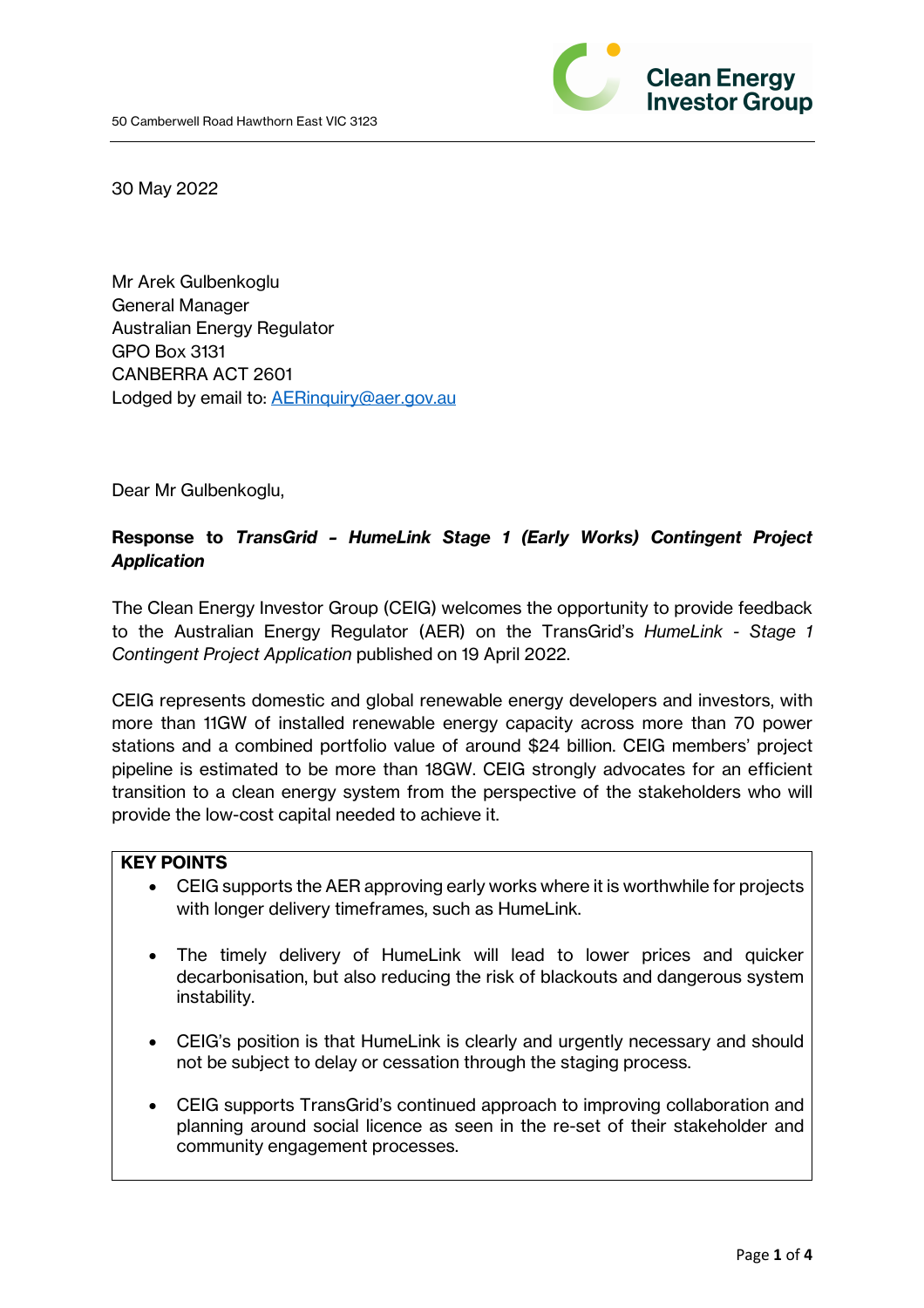

Our submission is based on the Clean Energy Investor Principles (Investor Principles) that CEIG published in August 2021. Crucially, CEIG's Investor Principles present the investor case for why governments and the market bodies should adopt planning scenarios that reflect scientific consensus and international sentiment. The research commissioned for the Investor Principles found that improving certainty for investors will reduce the risk premium for new generation in the NEM that could deliver savings of up to \$7 billion out to 2042.

CEIG supports the AER approving early works where it is worthwhile for projects with longer delivery timeframes, such as HumeLink. However, CEIG is concerned that staging has residual risks where early works do not provide a guarantee for investors who may require the actionable project to be complete for their generation and storage projects to be viable.

HumeLink is a vital project for investors, and we commend the work of TransGrid on the work it has done on the HumeLink project. The timely delivery of HumeLink will lead to lower prices and quicker decarbonisation for consumers, but also reducing the risk of blackouts and dangerous system instability.

## **Importance of transmission investment, at pace and at scale**

Timeliness of investment in transmission is particularly important in the context of the dynamic, fast-paced transformation of the energy system underway. CEIG believes that the economic assessment of transmission projects should focus on facilitating the timely and efficient delivery of projects, whilst remaining an effective safeguard for consumers.

Investment in transmission infrastructure is a critical requirement for the success of the energy transition and needs to be delivered in time for new clean generation capacity to be operational ahead of coal plant closures.

CEIG is concerned about the delays to the delivery of transmission infrastructure investment – delays have already started to occur in some projects already underway, and CEIG is concerned about the ability of the TNSPs to deliver the scale of required investment.

Investment in transmission serves a higher public policy purpose – reducing carbon emissions and aligning the Australian market with global investor sentiment – and governments should continue to consider opportunities to expedite the development of transmission infrastructure through capital contributions if necessary.

Project lead times for renewable generators are now lower than 2 years whereas transmission project lead times are between 6-7 years. CEIG believes that State and Territory governments can have a role to play to mitigate some of this timing risk.

This could deliver substantial decarbonisation benefits, alongside other investment benefits traditionally valuable to governments such as promotion of regional and local economic development, job creation, strengthening of supply chains and ability to maintain reliability of supply.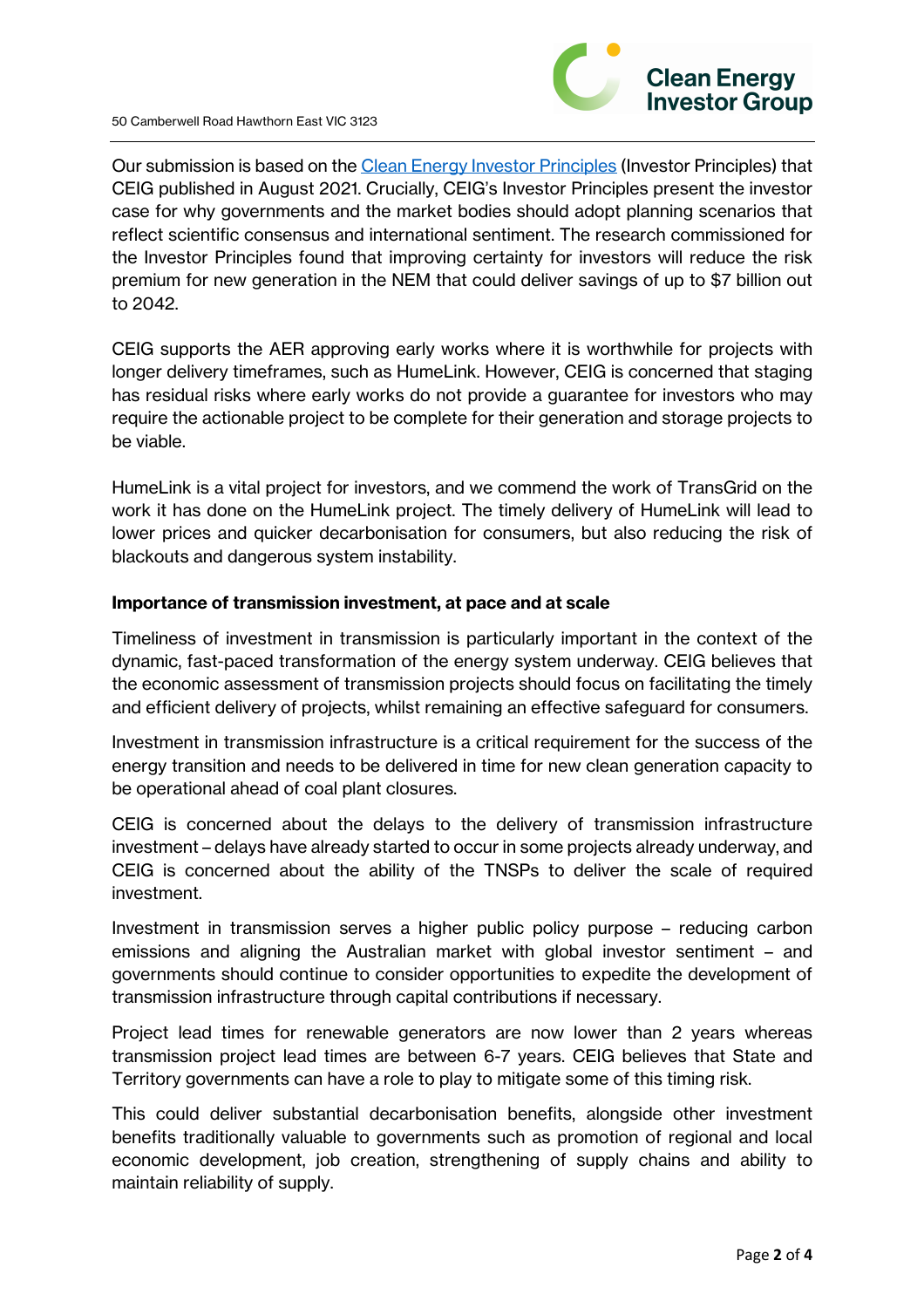

## **Support for staged 1 actionable development and the early completion of HumeLink**

CEIG agrees with TransGrid, the Australian Government, and the NSW Government on the importance of HumeLink to strengthen the network in Southern NSW and transport renewable energy to customers from new projects, including Snowy 2.0.

In line with CEIG's submission to AEMO's Draft ISP 2022, we support in-principle the staged development of large transmission developments if commencing some works earlier can reduce cost and risk. CEIG supports AEMO's ISP decision to identify Stage 1 (early works) activities for HumeLink as a low regret action for consumers.

CEIG's position is that HumeLink is clearly and urgently necessary and should not be subject to delay or cessation through the staging process. Investment in transmission infrastructure is a critical requirement for the success of the energy transition and needs to be delivered in time for new clean generation capacity to be operational ahead of coal plant closures.

The development of new transmission infrastructure can be considered a public good that will facilitate the rapid decarbonisation of the Australian economy. If the delivery of transmission infrastructure is slow or delayed, projects will struggle to connect to the grid and the NEM could see repeats of the issues seen in the Western Murray Zone.

CEIG supports the early works proposed by TransGrid to protect consumers against the risk of schedule slippage and the associated insurance value against the risk of earlier than expected coal retirements in NSW. This supports CEIG Investor Principles (*Investor Principle 1: Align NEM development with global market*) by implementing AEMO's ISP Step Change transition scenario to mitigate risk and (*Investor Principle 5: Build investable and innovative markets*) through accelerating investment in transmission network capacity.

#### **Endorse emphasis on social licence**

CEIG endorses the emphasis on social licence in TransGrid's HumeLink stage 1 contingent project application. As TransGrid explains, early works on HumeLink protect consumers against the risk of schedule slippage and provides insurance value against the risk of coal exiting faster than expected in NSW.

In line with the CEIG Investor Principles (*Investor Principle 4: Allocate risk effectively*), which calls for collaboration for long-term social licence, CEIG appreciates TransGrid's understanding that early and effective engagement is critical to retaining the social licence required to minimise the risk of the project being delayed and the associated costs.

CEIG supports TransGrid's continued approach to improving collaboration and planning around social licence as seen in the re-set of their stakeholder and community engagement processes.

CEIG thanks the AER for the opportunity to provide feedback on the TransGrid – HumeLink stage 1 contingent project application and looks forward to continued engagement. Our Policy Director Ms. Marilyne Crestias can be contacted at